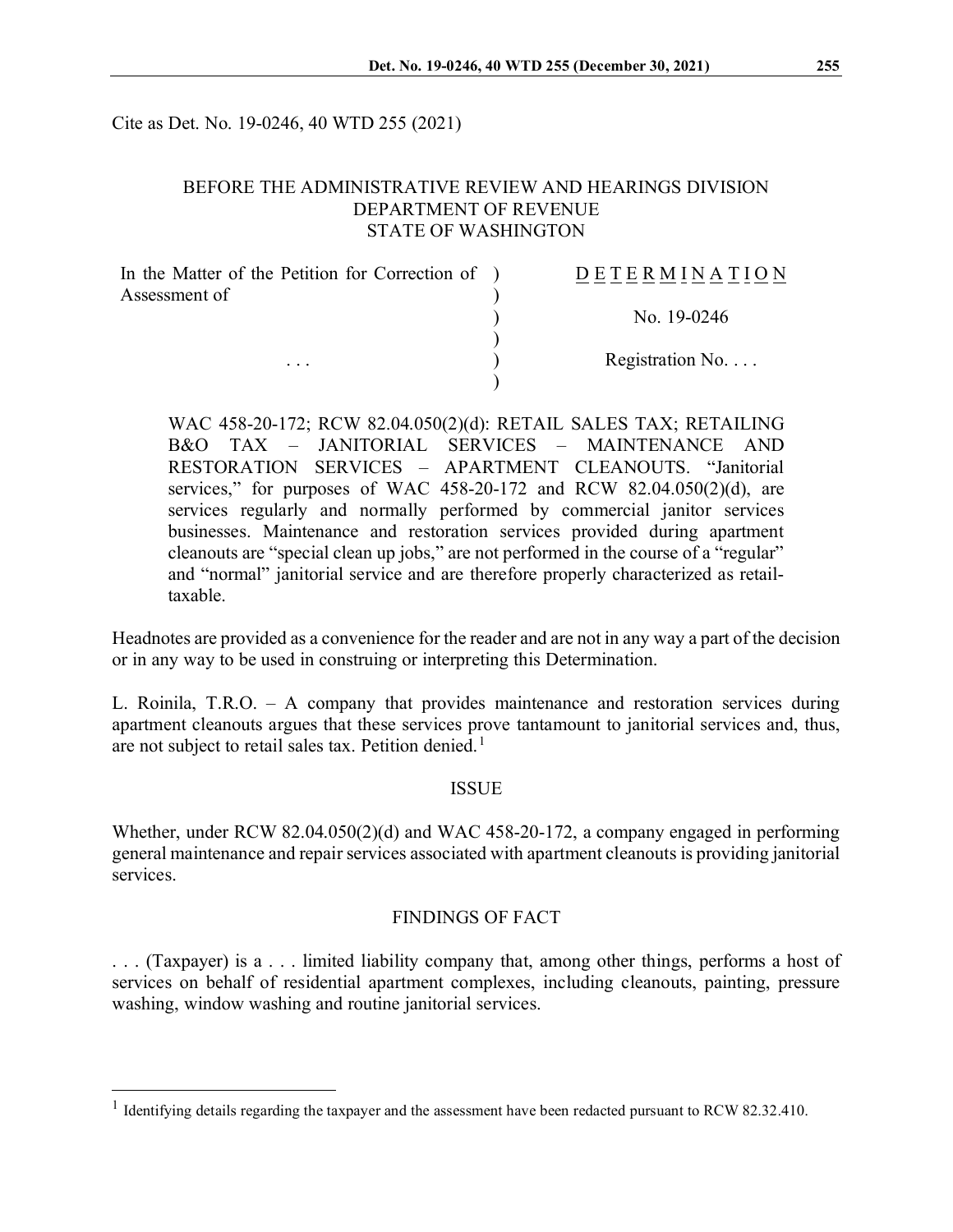The Department of Revenue's (Department) Taxpayer Account Administration Division (TAA) conducted a review of Taxpayer's account for the period January 1, 2014, through December 31, 2017. During the course of this review, TAA discovered that, while some of Taxpayer's business activities over the period at issue qualified as janitorial services, a majority of its services did not. Instead, TAA concluded that the bulk of Taxpayer's business activities represented construction and maintenance activities. More specifically, and of particular relevance to this case, TAA further learned that Taxpayer's construction and maintenance activities also included [performing] apartment cleanouts.[2](#page-1-0)

Upon learning that the Taxpayer had reported its income over the examination period under the service and other business and occupation (B&O) tax classification, TAA reclassified that portion of Taxpayer's income derived from its performance of construction and maintenance services from that classification to the retailing B&O tax classification. In addition, TAA assessed retail sales tax against the same income amounts. Finally, TAA assessed penalties and interest against the Taxpayer and issued an assessment of  $$ \ldots$ .<sup>[3](#page-1-1)</sup>

Disagreeing with TAA's conclusions, the Taxpayer petitioned us in timely fashion [for] review. In support of its petition, Taxpayer asserts that, particularly in the early stages of its business operations, it provided routine janitorial services. Furthermore, Taxpayer argues, any ancillary services that it provided at all times here relevant were "few and far between."<sup>[4](#page-1-2)</sup> We address these contentions below.

#### ANALYSIS

In Washington, "there is levied and collected from every person that has a substantial nexus with this state a [B&O] tax for the act or privilege of engaging in business activities." RCW 82.04.220. The B&O tax measure is "the application of rates against value of products, gross proceeds of sales, or gross income of the business, as the case may be." *Id.* The applicable rate is determined by the type of activity in which a taxpayer engages. *See generally* Chapter 82.04 RCW.

A taxpayer's B&O tax classification is determined by the nature of the business activity it conducts, not by labels or terms that a taxpayer may choose to employ in its business records. Contradictory labels or terms are not relevant if they do not accurately represent the actual nature of the business activity being taxed. [*See*] Det. No. 17-0231, 37 WTD 088 (2018).

Income from any business activity that is not expressly classified in Chapter 82.04 RCW is taxed under the "catch all" Service and Other Business Activities B&O Tax Classification. RCW 82.04.290(2). This tax is measured by the gross income of the business. RCW  $82.04.290(2)(a)$ .

Washington law also imposes retail sales tax on every "retail sale" in this state, unless a specific exemption applies. RCW 82.08.020; RCW 82.04.050. The term "retail sale" is further defined by

<span id="page-1-0"></span><sup>2</sup> Residential landlords perform apartment cleanouts after an existing tenant departs and before a new tenant takes possession. Cleanouts typically include removing and hauling debris and restorative services.

<span id="page-1-1"></span><sup>&</sup>lt;sup>3</sup> This amount includes  $\$ \dots$  in taxes, penalties of  $\$ \dots$ , and, as of [date], interest in the amount, bringing the current total assessment to \$ . . . .

<span id="page-1-2"></span><sup>4</sup> Taxpayer Petition at 2.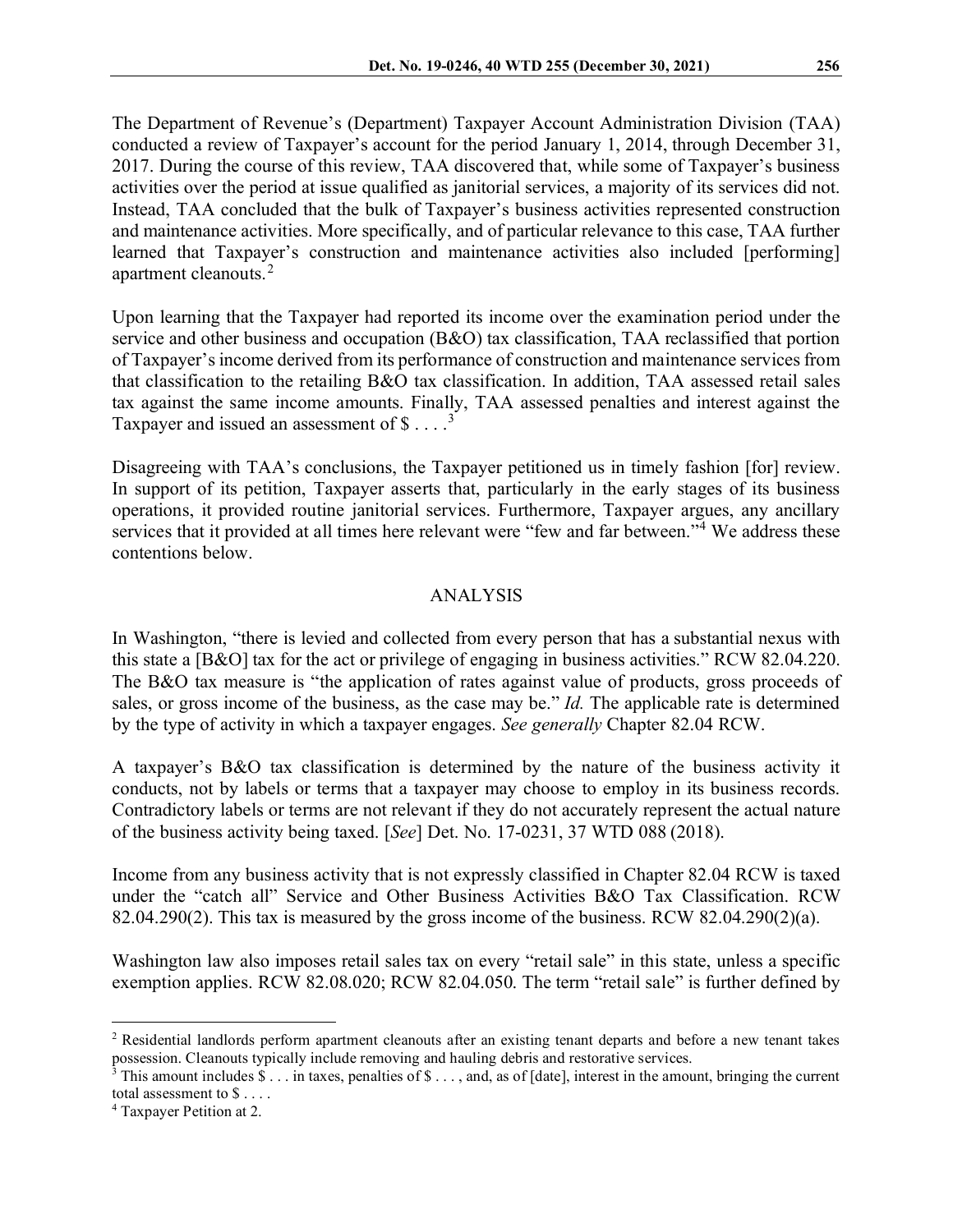statute and specifically includes the sale of, or charge made, for labor and services rendered in respect to:

The *cleaning, fumigating, razing, or moving of existing building or structures, but does not include the charge made for janitorial services*; and for purposes of this section the term "janitorial services" means those cleaning and caretaking services ordinarily performed by commercial janitor service businesses including, but not limited to, wall and window washing, floor cleaning and waxing, and the cleaning in place of rugs, drapes, and upholstery. The term "janitorial services" does not include painting, papering, repairing, furnace or septic tank cleaning, snow removal or sandblasting; . . . .

RCW 82.04.050(2)(d) (emphasis added). WAC 458-20-172 (Rule 172), the Department's administrative rule addressing the taxation of janitorial and related services, provides additional clarification, stating in relevant part:

The term "janitorial services" includes activities performed regularly and normally by commercial janitor service businesses. Generally, these activities include the washing of interior and exterior window surfaces, floor cleaning and waxing, the cleaning of interior walls and woodwork, the cleaning in place of rugs, drapes and upholstery, dusting, disposal of trash, and cleaning and sanitizing bathroom fixtures. The term "janitorial services" does not include, among others, cleaning the exterior walls of buildings, the cleaning of septic tanks, special clean up jobs required by construction, fires, floods, etc., painting, papering, repairing, furnace or chimney cleaning, snow removal, sandblasting, or the cleaning of plant or industrial machinery or fixtures.

The statute and rule thus [delineate] a line between cleaning and caretaking services ordinarily provided by commercial janitorial businesses, on the one hand, and other services associated with the cleaning of existing buildings and structures, on the other. Accordingly, the resolution of this case will depend in large measure on whether the Taxpayer engages in janitorial services when it performs its apartment cleanout activities or, alternatively, engages in something more.

We are further guided in this endeavor by Excise Tax Advisory 3209.2018 (ETA 3209.2018), where, in specifically addressing this distinction, the Department stated that, "as a general matter, janitorial services are those that involve light cleaning . . . performed regularly and normally, as opposed to sporadically." *Id*. at 2. Non-routine or specialized services to clean or restore an existing building, in contrast, are not janitorial services and hence, fully subject to retail sales and retailing B&O tax. In addition, in a companion advisory addressing special clean up jobs required by construction, fires, floods, and other similar events, the Department wrote that "[s]pecial clean-up jobs are not considered 'janitorial services' even if they may include as part of the cleanup one or more activities that would otherwise fall within the definition of 'janitorial services.''' ETA 3208.2018.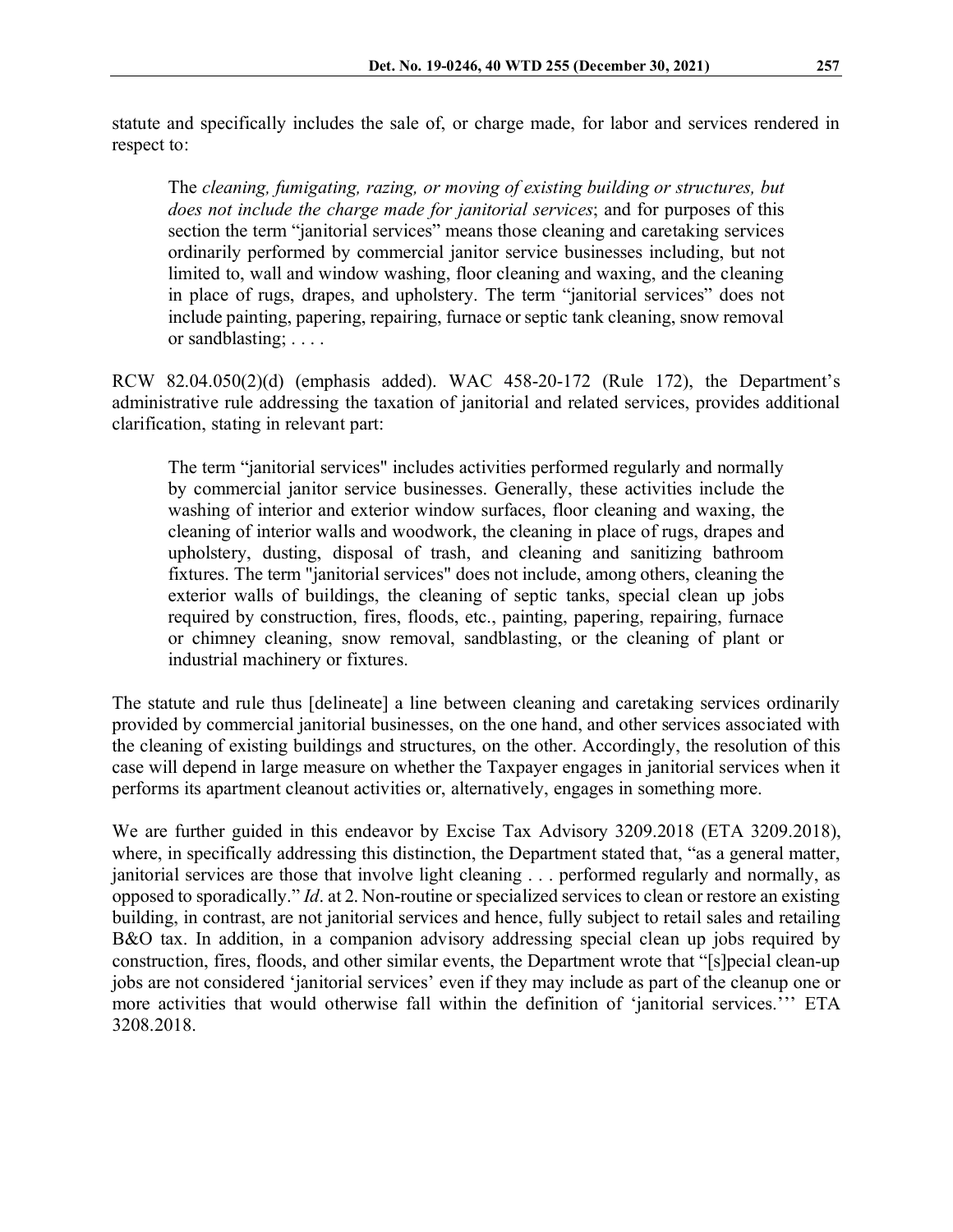ETA 3208.2018 then provides a number of examples designed to highlight the distinction, the first of which appears particularly relevant to the issue at hand. Thus, in setting out a series of facts followed by a conclusion, the advisory provides as follows:

## **The Facts**:

- ABC Cleaning Service (ABC) provides cleaning services to a construction company that builds and sells speculative residential homes.
- Services are provided initially upon completion of the construction of the home, and weekly cleanings are provided thereafter until the home is sold.
- Services for both the initial cleaning and the weekly cleanings consist of cleaning the entire home, including mopping and vacuuming floors, dusting walls, and cleaning bathrooms and kitchens fixtures. However, ABC's initial cleaning also requires substantial work to clear construction debris and to put the house in a sellable condition.

# **The Result**:

- *Initial cleaning*:
	- o While ABC's initial cleanup includes some activities listed as typically "janitorial services" ordinarily performed by a commercial janitor service, in these circumstances, the initial cleanup is considered a special cleanup necessitated by the construction.
	- o The initial cleaning does not involve only light cleaning ordinarily performed by commercial janitor services, but rather is required only once due to construction and involves activities that are far more substantial and aimed at transforming the home into a not previously existing condition as the final part of the construction process.
	- o The initial cleanup is considered a special clean up job subject to the retailing B&O tax and retail sales tax.
- *Weekly cleaning*:
	- o The subsequent weekly cleanings are not performed due construction, flood, fire, or similar event or emergency and are performed regularly involving light cleaning ordinarily (regularly and normally) provided by commercial janitor service businesses.
	- o The weekly cleanings are "janitorial services" subject to the service and other B&O tax.

*Id*. at 3 (emphasis in original) (internal footnotes omitted). In the present case, we believe that the apartment cleanout services at issue prove far more akin to the services provided in initial construction cleanup just described. Although it is certainly true that an initial post-construction cleanup job of any given building or structure occurs only once, whereas apartment cleanouts can occur more frequently with respect to any given apartment, the former are nonetheless sporadic in nature and, accordingly, not routine. It is conceivable, for instance, that a tenant may occupy an apartment for many years. Likewise, while the Taxpayer no doubt does engage in some activities that might otherwise fall within the definition of "janitorial services" when it performs its apartment cleanouts, it also frequently must engage in "heavier" and more substantial cleaning and